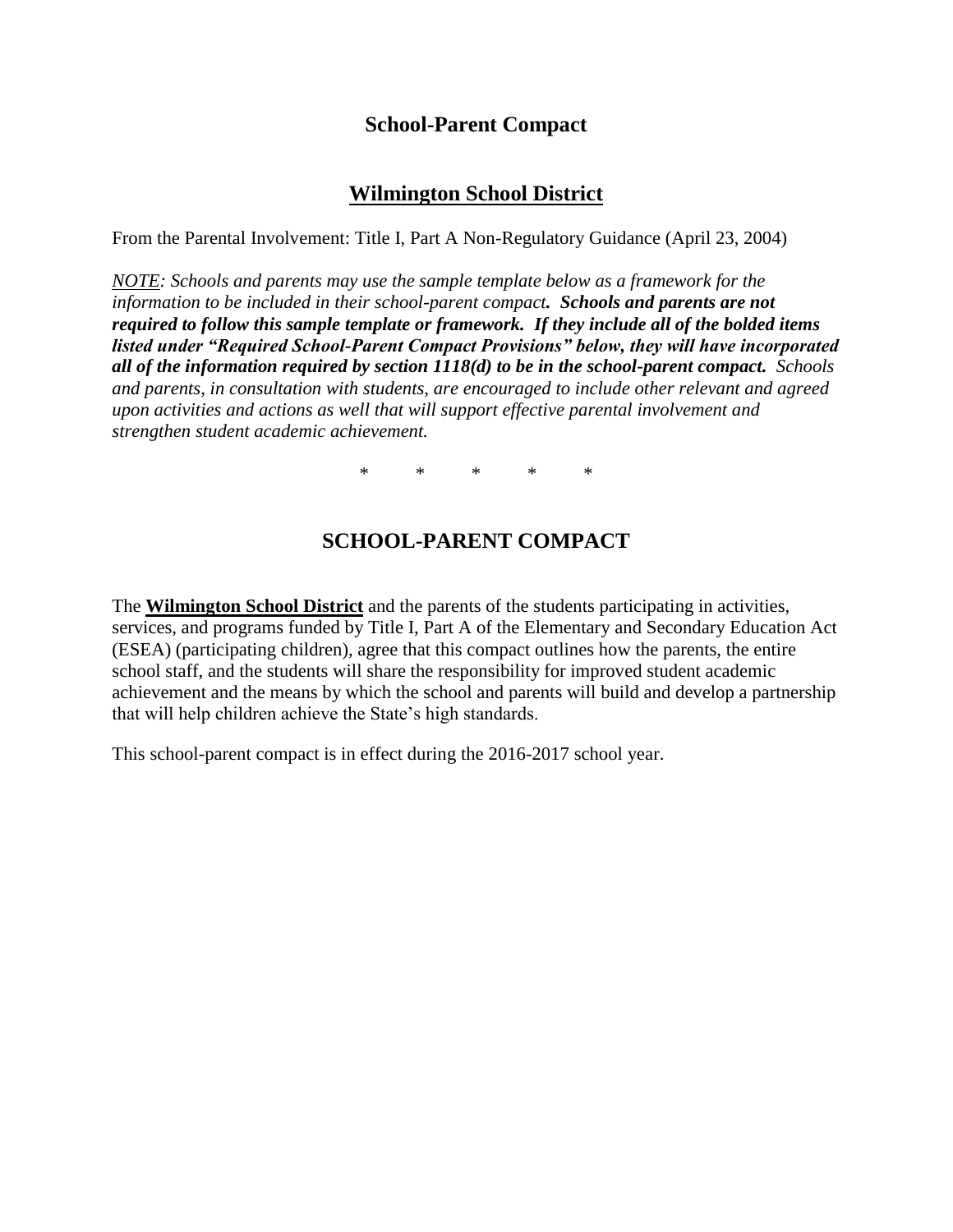## **REQUIRED SCHOOL-PARENT COMPACT PROVISIONS**

**Provisions bolded in this section are required to be in the Title I, Part A school-parent compact.**

**School Responsibilities**

**The Wilmington School District will**:

**1. Provide high-quality curriculum and instruction in a supportive and effective learning environment that enables the participating children to meet the State's student academic achievement standards as follows:**

*All four schools will be dedicated to effectively teaching the state-adopted learning targets, while effectively engaging students with the use of technology and other relevant resources. Staff will also strive to provide a safe, secure, welcoming, and conducive learning environment.*

2. **Hold parent-teacher conferences (at least annually in elementary schools) during which this compact will be discussed as it relates to the individual child's achievement.** Specifically, those conferences will be held:

*October*

3. **Provide parents with frequent reports on their children's progress.** Specifically, the school will provide reports as follows:

*The district's schools will provide updates to parents at mid-term and quarterly / semester ending points. Grades are also regularly added to the web-based program which is accessible to parents.*

4. **Provide parents reasonable access to staff.** Specifically, staff will be available for consultation with parents as follows:

*Parents are encouraged to contact parents at any time. Contact information (phone and email) are available on the district website – [www.wilmington.will.k12.il.us.](http://www.wilmington.will.k12.il.us/)* 

5. **Provide parents opportunities to volunteer and participate in their child's class and to observe classroom activities**, as follows:

*Parent volunteers are needed and desired across all grade levels. Parents are recommended to* 

*contact classroom teachers and/or building administrators to explore different volunteer options.*